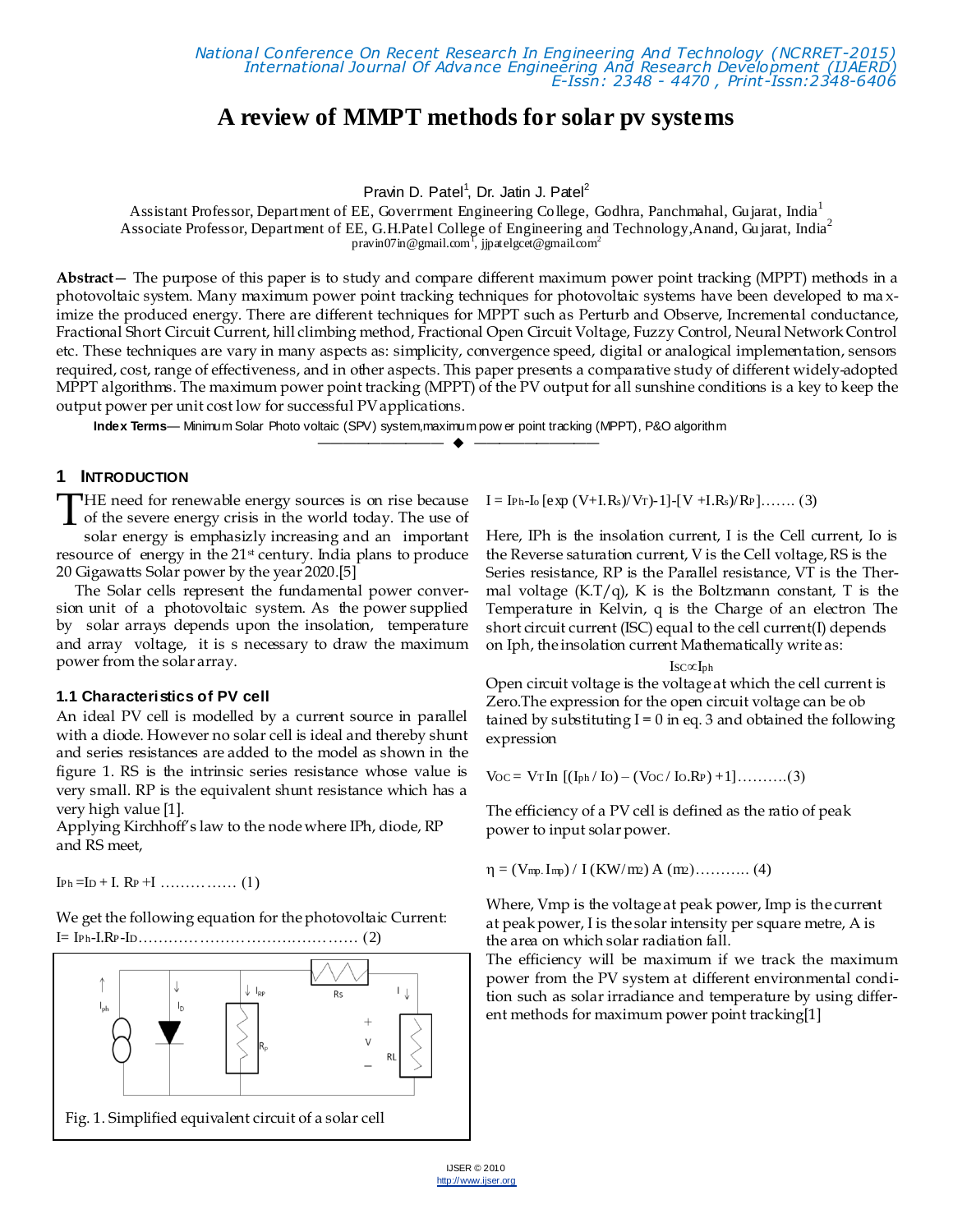#### *INTERNATIONAL JOURNAL FOR RESEARCH IN ELECTRICAL & ELECTRONICS ENGINEERING*<br> *SSN Applied for SSN Applied for* , Volume 1, Issue 1, Januaray-2015



Fig. 2.shows that the current of the PV module increased linearly by increasing the solar energy, while the voltage of the PV module increased in a logarithmic pattern as the solar radiation increases shown in fig.2



From figure 4, the voltage of the PV module decreases as far as the ambient temperature value increases, while the current of the PV increases in logarithmic pattern by the decrease in the ambient temperature [4].

From figure (3), it is noted that the power of the PV module increases as the solar radiation value increased. Besides that, figure (5) shows that the voltage of the PV module decreases as the ambient temperature value decreased.





### **2. DIFFERENT TECHNIQUES FOR MPPT**

There are different techniques for MPPT such as Perturb and Observe, Incremental conductance, Fractional Short Circuit Current, voltage feedback method, hill climbing method,Fractional Open Circuit Voltage, Fuzzy Control, Neural Network Control etc. Among all the methods Perturb and observe (P&O) and Incremental conductance are most commonly used because of their simple implementation,lesser time to track the MPP and several other economic reasons.[5]

Perturbation and Observation method (P&O) and Incremental conductance are most commonly used because of their simple implementation,lesser time to track the MPP and several other economic reasons.[5] The purpose of this paper is to study and compare advantages, shortcomings and execution efficiency for three power-feedback type MPPT methods, including perturbation & observation (P&O), incremental conductance (INC) and hill climbing (HC) methods. Although the incremental conductance method offers good performance under rapidly changing atmospheric conditions, but four sensors are required to perform the computations .If sensors or system require more conversion time then it will result in a large amount of power loss. On the contrary, if the execution speed of the perturbation and observation method is increased, then the system loss will be decreased. Moreover, this method only requires two sensors, which results in the reduction of hardware requirement and cost. Therefore, the Perturbation and Observation method was used in this paper to control the output current and voltage of the solar arrays.Unfortunately, PV generation systems have two major problems: the conversion efficiency of electric power generation is very low (9-16%), especially under low irradiation conditions and the amount of electric power generated by solar arrays changes continuously with weather conditions. Moreover, the solar cell V-I characteristic is nonlinear and changes with irradiation and temperature. In general, there is a point on the V-I or V-P curve only, called the Maximum Power Point (MPP), at which the entire PV system operates with maximum efficiency and produces its maximum output power [4].The location of the MPP is not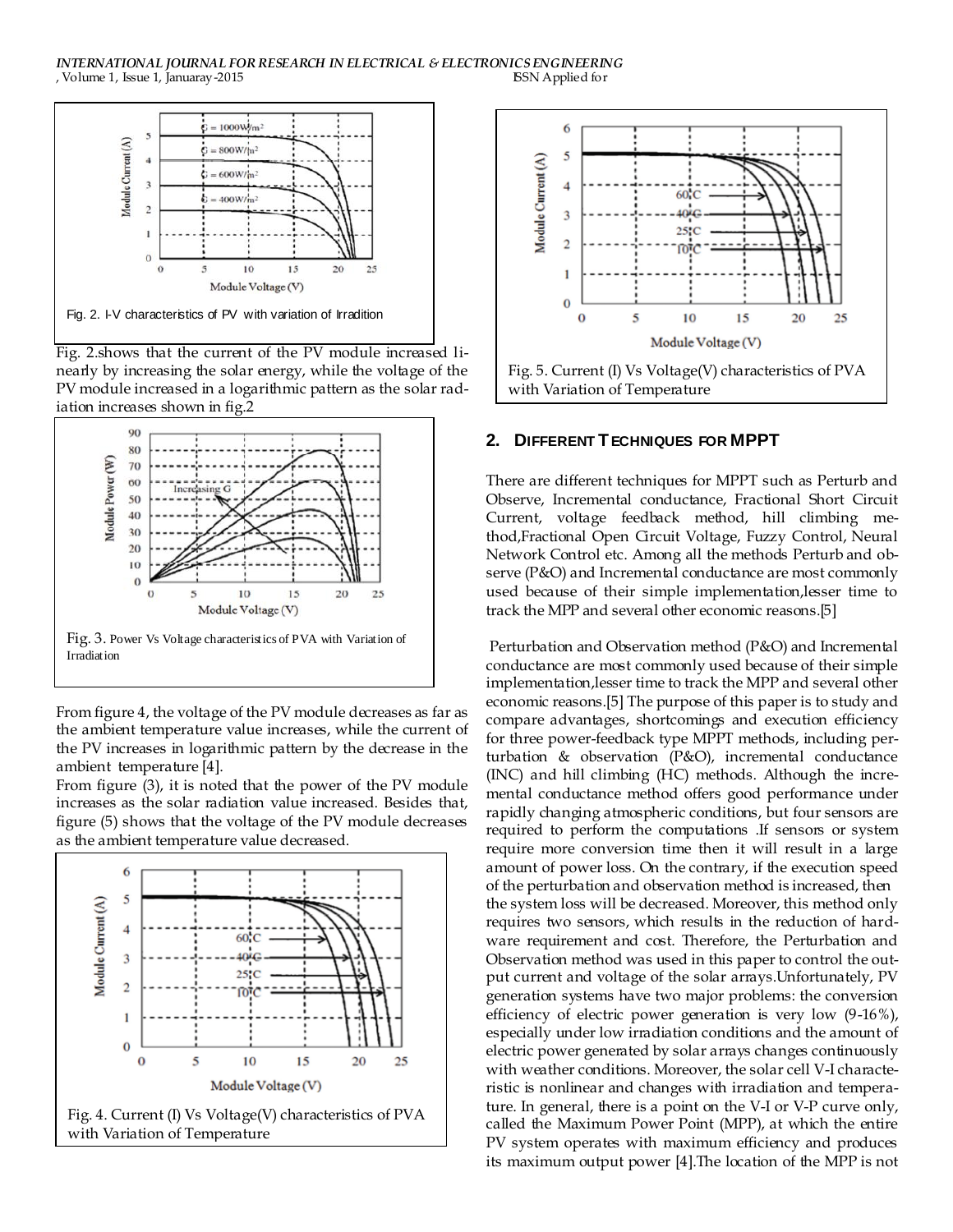#### *INTERNATIONAL JOURNAL FOR RESEARCH IN ELECTRICAL & ELECTRONICS ENGINEERING*<br> *V*olume 1, Issue 1, Januaray -2015 , Volume 1, Issue 1, Januaray-2015

known, but can be located, either through calculation models or by search algorithms. Maximum Power Point Tracking (MPPT) techniques are used to maintain the PV array's operating point at its MPP. Among the various techniques proposed, the Incremental Conductance(IC) maximum power point tracking algorithm is the most commonly used method due to it performs precise control under rapidly changing atmospheric conditions without steady state oscillation. [1]. Maximum power point trackers (MPPTs) play a main role in photovoltaic (PV) power systems because they maximize the power output from a PV system for a given set of conditions,and therefore maximize the array efficiency. Thus, an MPPT can minimize the overall system cost. They vary in complexity, sensor requirement, speed of convergence, cost, range of operation, popularity, ability to detect multiple local maxima and their applications . Some MPPTs are more rapid and accurate and thus more impressive which need special design and familiarity with specific subjects such as fuzzy logic or neural network methods. MPPT fuzzy logic controllers have good performance under varying atmospheric conditions and exhibits better performance in contrast with P&O control method [8]; however the main disadvantage of this method is that its effectiveness is highly dependent on the technical



Fig. 6. Flow chart of the PandO MPPT algorithm, Cp is the perturbation step width

knowledge of the engineer in computing the error and coming up with the rule base table. It is greatly dependant on the how designer arranges the system which requires skill and experience. [1].

# **2.1 THE PERTURBATION AND OBSERVATION METHOD (P AND O):**

The P and O method is a widely used approach to MPPT. It employs a microprocessor with the values for panel voltage V and panel current I as its input values and the desired operating voltage Vref as its output value. With this algorithm the operating voltage V is perturbed with every MPPT cycle. As soon as the MPP is reached, V will oscillate around the ideal operating voltage Vmp. This causes a power loss, which depends on the step width of a single perturbation. If the step width is large, the MPPT algorithm will be responding quickly to sudden changes in operating conditions with the tradeoff of increased losses under stable or slowly changing conditions. If the step width is very small the losses under stable or slowly changing conditions

will be reduced, but the system will be only able to respond very slowly to rapid changes in temperature or insolation. The value for the ideal step width is system dependent and needs to be determined experimentally. Assuming that the system has been oscillating around the MPP, it can be seen in figure that a continuous perturbation in one direction will lead to an operating point far away from the actual MPP.

will be reduced, but the system will be only able to respond very slowly to rapid changes in temperature or insolation. The value for the ideal step width is system dependent and needs to be determined experimentally. Assuming that the system has been oscillating around the MPP, it can be seen in figure that a continuous perturbation in one direction will lead to an operating point far away from the actual MPP. This process continues until the increase in insolation slows down or ends. In a situation where the irradiance changes rapidly, the MPP also moves on the right hand side of the curve. The algorithm takes it as a change due to perturbation and in the next itera-

tion it changes the direction of perturbation and hence goes away from the MPP as shown in the figure 6.[5]

However, in P&O algorithm we use only one sensor, that is





the voltage sensor, to sense the PV array voltage and so the cost of implementation is less and hence easy to implement. The time complexity of this algorithm is very less but on reaching very close to the MPP it doesn't stop at the MPP and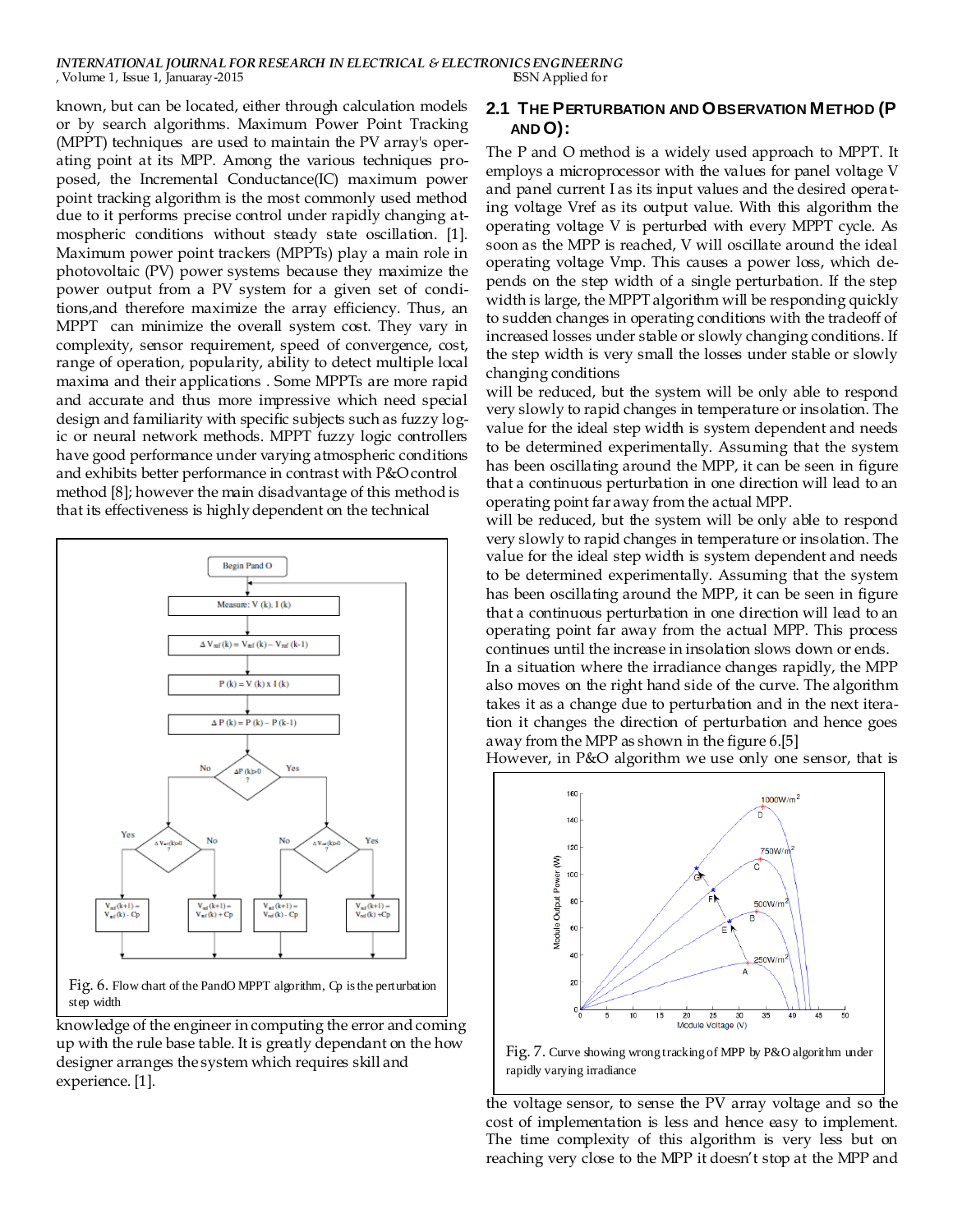keeps on perturbing in both the directions. When this happens the algorithm has reached very close to the MPP and we can set an appropriate error limit or can use a wait function which ends up increasing the time complexity of the algorithm.

#### **2.2 The Incremental Conductance Method (IncCond**):



To avoid the drawbacks of the PandO MPPT method, Hussein and others developed the incremental conductance MPPT algorithm (IncCond). It is based on the fact that the derivative of the output power  $P$  with respect to the panel voltage  $V$  is equal to zero at the maximum power point (MPP). The solar panel's P-V characteristics in figure 4 show further that the derivative is greater than zero to the left of the MPP and less than zero to the right of the MPP. This leads to the following set of equations:

 $dP/dV = 0$  for  $V = Vmp$ , (5)  $dP/dV > 0$  for  $V < V$ mp, (6)  $dP/dV < 0$  for  $V > Vmp$ . (7)

The fact that  $P = VI$  and the chain rule for the derivative of products yields

 $dP/dV = d (V I)/dV = I dV/dV + V dI/dV = I + V dI/dV (8)$ 

Combining equations (1) and (4) leads to the MPP condition  $(V = Vmp)$  in terms of array voltage V and array current I:

 $dI/dV = -I/V.$  ------ (9)

This shows that with equations (5) and (8) enough information is gathered to determine the relative location of the MPP by measuring only the incremental and instantaneous array conductance dI dV and I V, respectively.

#### **2.3 Fractional open circuit voltage**

The near linear relationship between VMPP and VOC of the PV array, under varying irradiance and temperature levels, has given rise to the fractional VOC method.

$$
VMPP = k1.Voc
$$
 ... (10)

where k1 is a constant of proportionality. Since k1 is dependent on the characteristics of the PV array being used, it usually has to be computed beforehand by empirically determining VMPP and VOC for the specific PV array at different irrdiance and temperature levels. The factor k1 has been reported to be between 0.71 and 0.78. Once k1 is known, VMPP can be computed with VOC measured periodically by momentarily shutting down the power converter. However, this incurs some disadvantages, including temporary loss of power. [5].

**2.4 Fractional short circuit current**



Fractional ISC results from the fact that, under varying atmospheric conditions, IMPP is approximately linearly related to the ISC of the PV array.

$$
IMPP = k2
$$
 Isc ... (11)

where k2 is a proportionality constant. Just like in the fractional VOC technique, k2 has to be determined according to the PV array in use. The constant k2 is generally found to be between 0.78 and 0.92. Measuring ISC during operation is problematic. An additional switch usually has to be added to the power converter to periodically short the PV array so that ISC can be measured using a current sensor[5].

# **2.5 Fuzzy Logic Control**

Microcontrollers have made using fuzzy logic control popular for MPPT over last decade. Fuzzy logic controllers have the advantages of working with imprecise inputs, not needing an accurate mathematical model, and handling nonlinearity [14].

#### **2.6 Neural Network**

Another technique of implementing MPPT which are also well adapted for microcontrollers is neural networks. Neural networks commonly have three layers: input, hidden, and output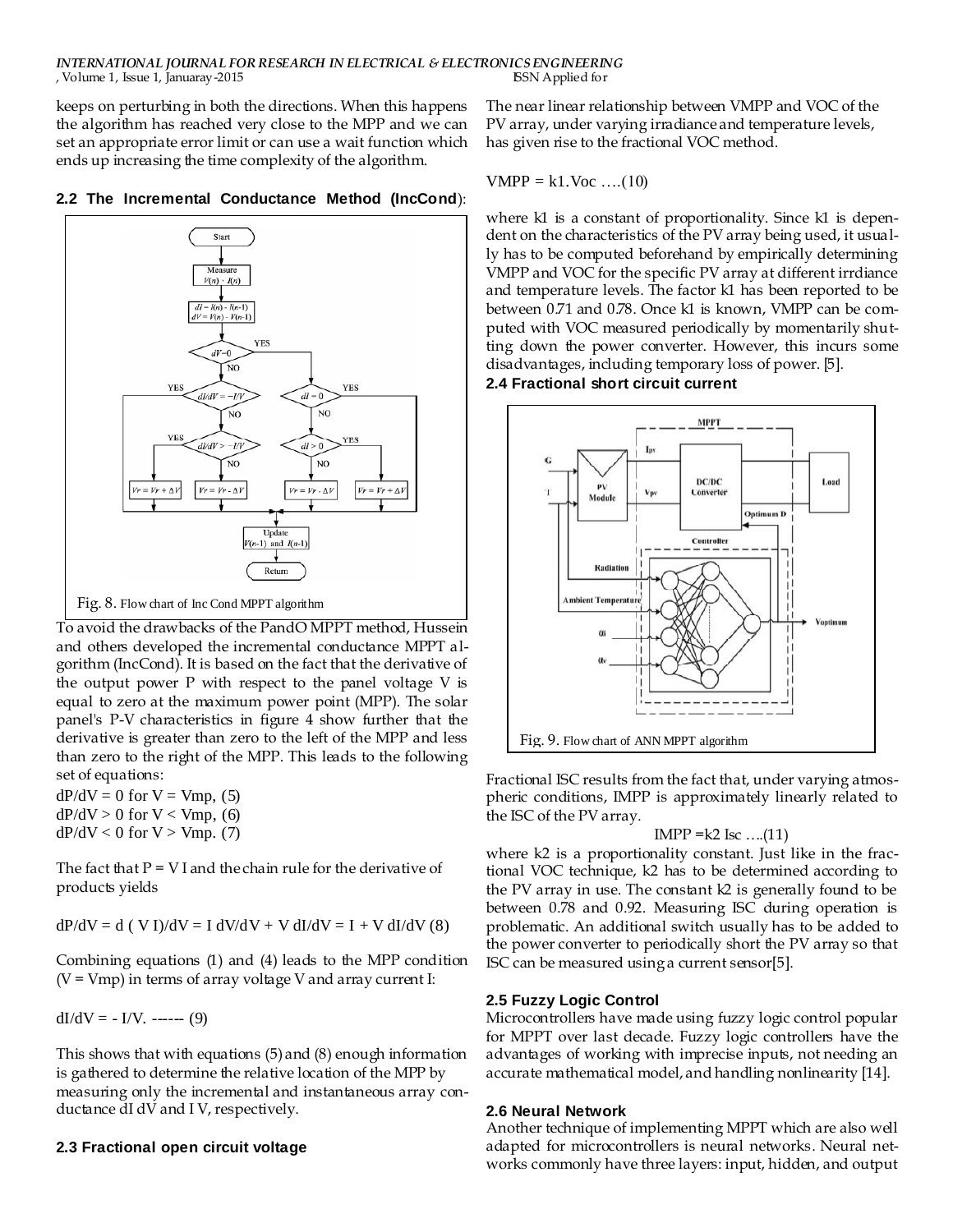TABLE 1 COMPARISION OF DIFFERENT MPPT TECHNIQUES

| <b>MPPT</b> technique      | <b>Convergence</b><br>speed | <b>Implementation</b><br>complexity | Periodic<br>tuning | <b>Sensed parameters</b> |
|----------------------------|-----------------------------|-------------------------------------|--------------------|--------------------------|
| Perturb & observe          | <b>Varies</b>               | Low                                 | No                 | Voltage                  |
| Incremental                | <b>Varies</b>               | Medium                              | No                 | Voltage, current         |
| conductance                |                             |                                     |                    |                          |
| Fractional $V_{\infty}$    | Medium                      | Low                                 | Yes                | Voltage                  |
| Fractional I <sub>sc</sub> | Medium                      | Medium                              | Yes                | Current                  |
| Fuzzy logic control        | Fast                        | High                                | Yes                | Varies                   |
| Neural network             | Fast                        | High                                | Yes                | Varies                   |

layers. The number nodes in each layer vary and are userdependent. The input variables can be PV array parameters like VOC and ISC, atmospheric data like irradiance and tem-

TABLE 2 APPLICATION OF DIFFERENT MPPT TECHNIQUES

| $Ap-$<br>pli-<br>ca-<br>tion      | Space<br>and Or-<br><b>bital</b><br>station                                                        | Solar Ve-<br>hicle                                                                                    | Residence<br>Use                                                      | <b>Street Light</b>                                                         |
|-----------------------------------|----------------------------------------------------------------------------------------------------|-------------------------------------------------------------------------------------------------------|-----------------------------------------------------------------------|-----------------------------------------------------------------------------|
| <b>Nee</b><br>d of<br>sys-<br>tem | Cost and<br>Complex-<br>ity are<br>not an<br>issue,<br>high<br>reliability<br>and per-<br>formance | Fast con-<br>vergence<br>to MPP                                                                       | Partial<br>shading<br>issuespay-<br>back time<br>should less          | Charging of<br>Battery during<br>day, easy and<br>cheap imple-<br>mentation |
| Me-<br>thod<br>sug-<br>gest<br>ed | Hill<br>climbing<br>and<br>P&O,Inc                                                                 | Fuzzy logic<br>control,<br>Neural<br>Net-<br>work.Load<br>cur-<br>rent,Load<br>volt max-<br>imization | Two stage<br>Inc, Cur-<br>rent sweep<br>method,<br>OCC<br><b>MPPT</b> | Fractional VOC.<br>Fractional ISC                                           |

perature, or any combination of these. The output is usually one or several reference signals like a duty cycle signal used to drive the power converter to operate at or close to the MPP [14].

Figure 9. shows the proposed ANN algorithm.The algorithm starts by obtaining solar radiation and ambient temperature, and then the optimum voltage is predicted using the developed ANN. Here, a comparison between the predicted optimum voltage and the operating voltage is done to find whatever the system is optimally operated or not. Eventually, and in the case of non optimal operation the optimum duty cycle is calculated using the predicted voltage using eq.(12). [10]. The output voltage is supposed to be the PV output voltage (Vpv), while the input voltage is supposed to be the optimum voltage (Vpv optimum) of the PV module.

| Vpv<br>$= D$ |              |
|--------------|--------------|
| Vpv optimum  | $------(12)$ |

Table 1. shows comparision of different MPPT techniques as per their conversion speed implementation complexity,Periodic tuning,senced parameters.[5]Also Table 2 shows application wise most suitable techniques.[13]

# **CONCLUSION**

A MPPT techniques are used for extracting the maximum power from the solar PV module and transferring that power to the load. P&Q MPPT algorithm possesses fast dynamic response and well regulated PV output voltage, and deterministic process of INC algorithm is complicated but accurate. A most suitable MPPT technique may be selected based on the implementation cost, number of sensors required, complexity. The comparison table is shown in Table 1and Table 2 made as per their characteristics and application respectivly.

# **REFERENCES**

- [1] Puneet Kumar Chaudhary, Ranjan Maheshwari, "A Critical Review on Photovoltaic Base Maximum Power Generation System," *International Journal of Recent Technology and Engineering (IJRTE),* Vol-1, Issue-6, pp. 51-62, *January 2013*
- [2] Roberto faranda, Sonia leva, "Energy comparison of MPPT techniques for PV Systems," *WSEAS TRANSACTIONS on POWER SYS-TEMS*, Issue 6, Volume 3, pp. 446-455, June 2008.
- [3] Swrup T. and Ansari A, "Maximum Power Point Tracking Method for Multiple Photovoltaic Systems," *Research Journal of Chemical Sciences*, pp. 69-77, Vol. 2(12), December (2012), Apr. 2007
- [4] Mahmoud A. Younis, Tamer Khatib, Mushtaq Najeeb, A Mohd Ariffin, "An Improved Maximum Power Point Tracking Controller for PV Systems Using Artificial Neural Network," P*rzegląd Elektrotechniczny (electrical review)*, pp. 116-121, R.88, 2012,
- [5] Arjav Harjai,Abhishek Bhardwaj, Mrutyunjaya S, "Study of Maximum Power Point Tracking (mppt) Techniques in a Solar Photovoltaic Array," dissertation, Dept. of Electrical Eng., NIT,Rourkela, 2014.
- [6] A.Pradeep Kumar Yadav, S.Thirumaliah and G.Haritha, "Comparison of MPPT Algorithms for DC-DC Converters Based PV Systems," *International Journal of Advanced Research in Electrical, Electronics and Instrumentation Engineering,* vol. 1, no. 1, pp. 18-23, Jan 2012
- [7] Ting-Chung Yu, Yu-Cheng Lin, "A Study on Maximum Power Point Tracking Algorithms forPhotovoltaic Systems," pp. 28-36, Dec 2010
- [8] Snehamoy Dhar, R Sridhar and Geraldine Mathew, "Implementation of PV Cell Based Standalone Solar Power System Employing Incremental Conductance MPPT Algorithm," *IEEE International Conference on Circuits, Power and Computing Technologies [ICCPCT-2013]*, pp. 356- 360, 2013.